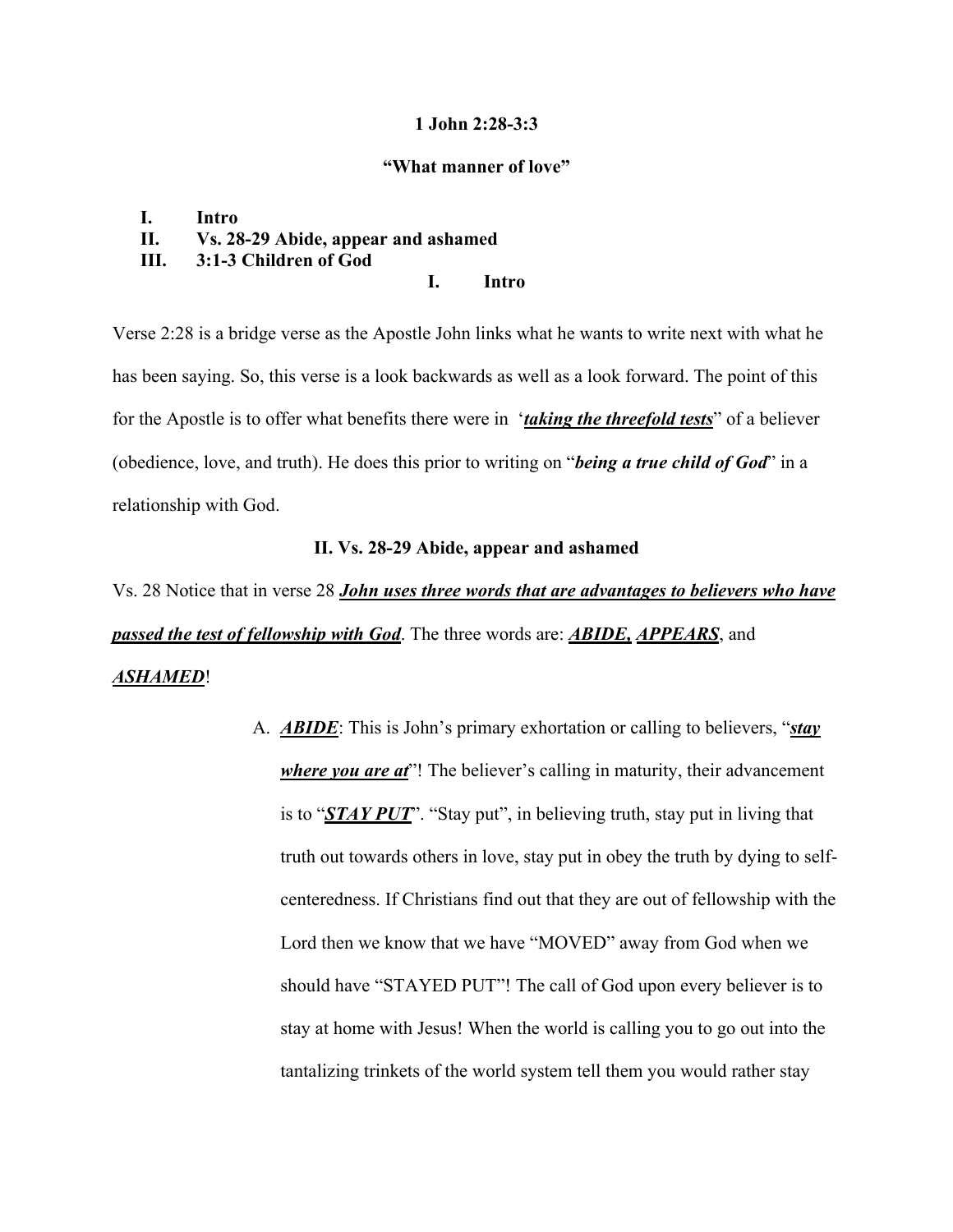home with Jesus! What a joy it is to abide in His live, His Word and in His grace. The Lord has made it simple to "Stay at home" with Him as He has given us the His Spirit within, His Word without and with these in place we have: *Protection for every peril*, *power over every weakness*, *peace over every perplexity* and *permanence over the state of flux of the world*!

- B. *APPEARS*: Notice that John writes, "*WHEN*, *He appears*" not "*IF*, *He appears*". John states the return of Christ as a FACT, a certain expectation. There is NOT ant shred of doubt and instead John states it's as a fact that had passed 70 years of his life! As this relates to the threefold test that we have taken this reminds the believer that any such test taken now is to make certain that you will *PASS the FINAL EXAM*! It is clear that John wanted this exhortation of Jesus soon return to produce, "*confidence*" in the present! This word "confidence" in the Greek means "freedom of speech" and it speaks of true friendship in fellowship with God which allows us to speak with Him in perfect honesty and frankness. It suggests that when we see Jesus we will have nothing to hide, nothing we are embarrassed about as we have already gotten that all out of the way before we have seen Him face to face!
- C. **ASHAMED**: The context of this word "Ashamed" is specific as John says that such "sorrow at our unfaithfulness" is related to His coming! John is NOT speaking to the loss of salvation instead it speaks of the LOSS of joy that a groom or bride may feel at their wedding knowing that they have been unfaithful to the love of their life who had been lovingly faithful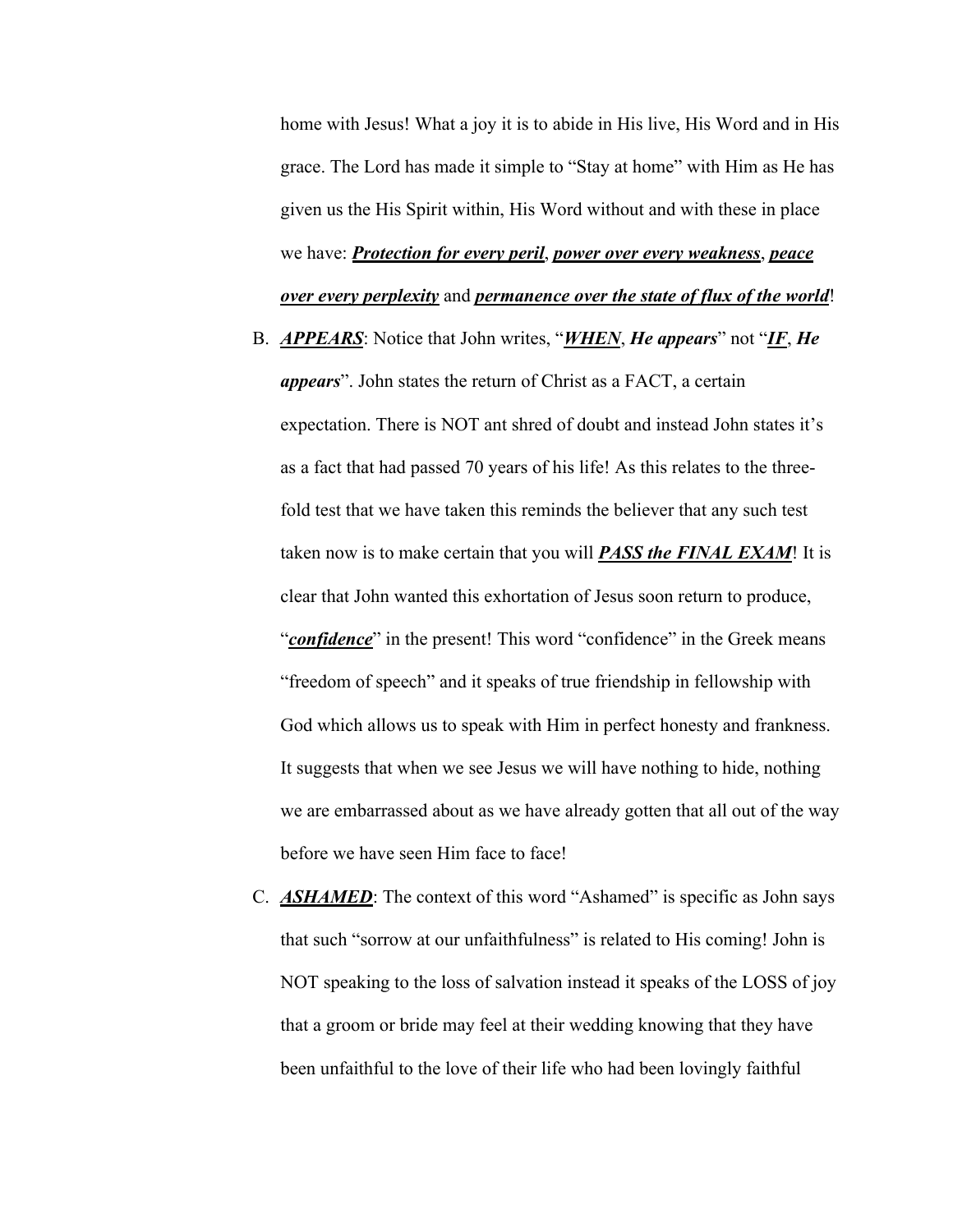towards them! John wants his readers to think of this before they stray away from Jesus perfect love so that they can choose NOW to stay at home with HIM!

Vs. 29 This is where John begins to take up a new thought in his letter which is being "a child of God" "Born of Him"! So, what John takes up here is the topic of true believers being "children of God" which is different than natural birth as birth is "regeneration" by the power of God through the work of His Son by His Spirit! The result of this is that God through our adoption has given us His nature! We will notice this "regenerative" work based upon two distinct marks:

- 1. *Knowledge*: Twice in this verse John uses the word know. This knowledge is both absolute and experienced as we have a twofold understanding:
	- a. First, we have an absolute knowledge that is only reinforced through experience of Who alone is righteous, The Lord!
	- b. Second, we know again both absolutely and experientially that such an encounter with Jesus who alone is righteous is transformative in nature if we have truly been born again! The supreme proof of NEW BIRTH is the evidence of Jesus Life in our life! There must be Jesus' righteousness seen in our thoughts, words, and deeds. Without His features seen in us then there is no possibility of us being born of God. To claim that God is our Father we must share the DNA of His character!

*Life*: John clarifies this by use of the words "*practices righteousness*" and not just "*profession of righteousness*". Those that are "alive" will look like Jesus who is alive! It will be our practice. We cannot claim a transformative work if there is no evidence of transformation. Life where there once was death, love where there once was hate, truth where there once was trusting in lies!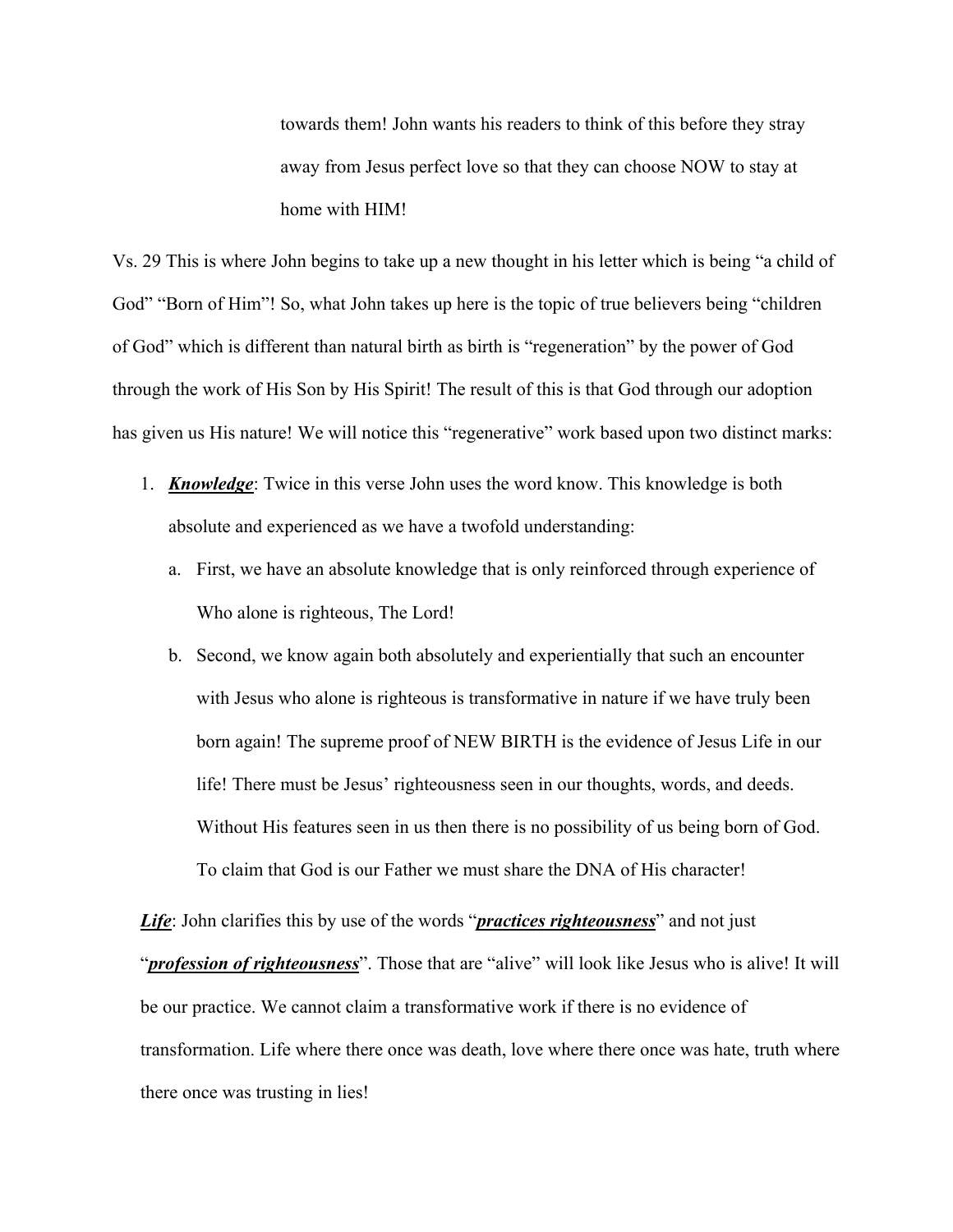### **III. 3:1-3 Children of God**

Vs. 1 John speaks of the transformative work of God in the believer from three standpoints:

- 1. Vs. 1 *What we are*
- 2. Vs. 2 *What we shall be*
- 3. Vs. 3 *What we should be*

Vs. 1 *What we are*: "*Behold what manner of Love the Father has bestowed on us*". John now bursts forth with the amazing proclamation of assurance of those who have passed the threefold test that indeed "We are children of God". The first point he makes is with regards to our new birth conception as we are "*Conceived in His love*". The Fathers love for us is "unique" it nis "one of a kind and out of this world". While we were His enemies he loved us and sent His Son to die for us. The whole plan of salvation begins with then Love of God. It was "bestowed" NOT earned or deserved, His love for us is a direct gift from our heavenly Father. This love is shown, given exhibited and imparted it is this gift alone that has enabled us to be called "children of God"! This realization has two thoughts connected with it:

- a. Some texts add the words "*And we are*" after the words "*Behold what manner of Love the Father has bestowed on us*". This indicates that such truth must be experienced in our conscience of this new life and how it has come to be. It is a personal revelation of God's overwhelming love towards us that has nothing at all to do with us and everything to do with HIM!
- b. Second, those words "*And we are*" suggest that once we realize this truth we cannot help ourselves as we must share such a truth with everyone. We are a witness to God's goodness to those around us.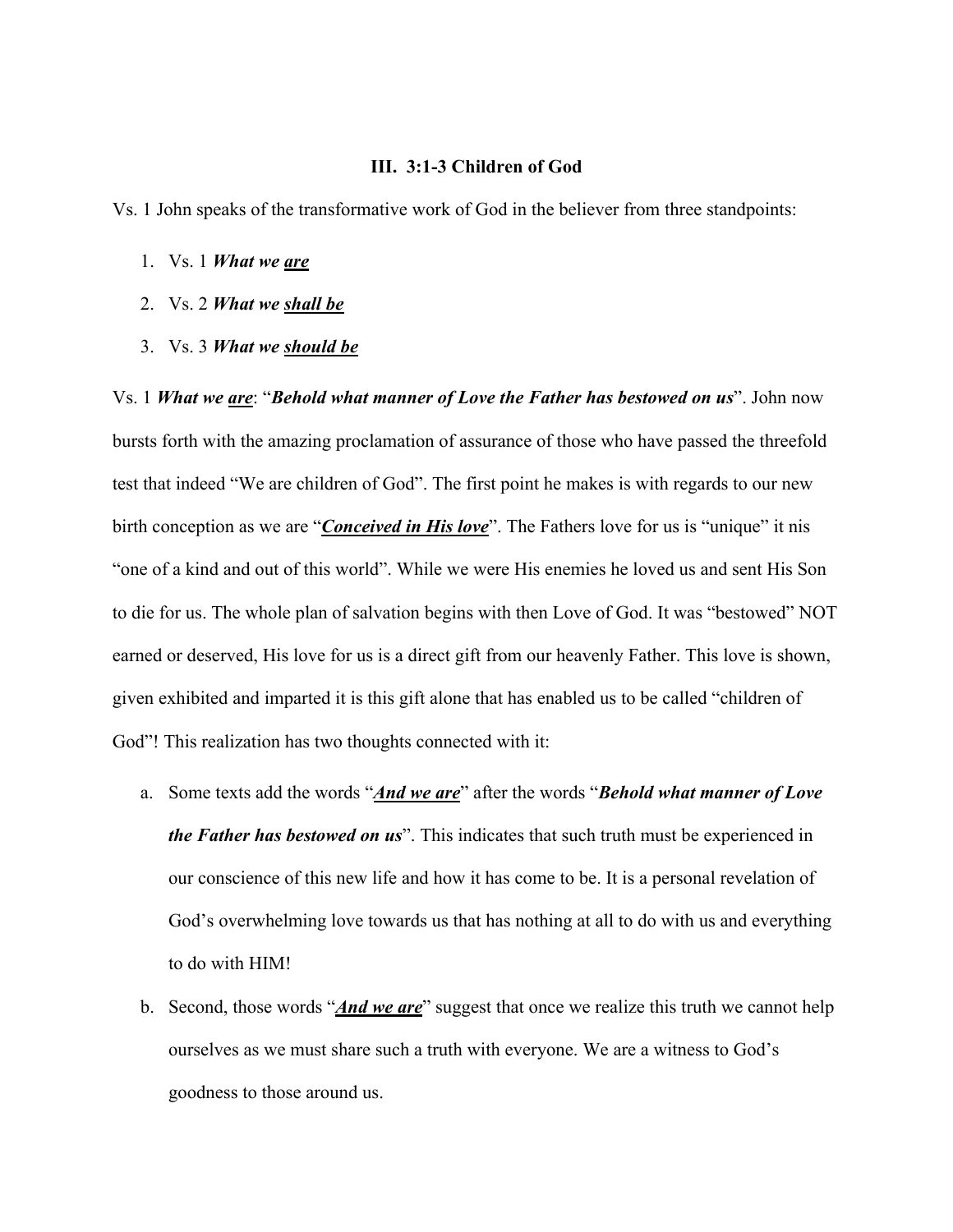John says, "*Therefore the world does not know us, because it did not know Him*." This tells us that a relationship based completely upon God's work and none of the object of His love (us) will not be either accepted or understood by those that we want to share His love with. The world cannot God's love and the amazing adoption that is the believer's life because they can only be spiritually discerned according to 1 Cor. 2:14. The Children of God are unknowable to the people of the world unless by the Spirit of God. God's divine nature imparted will not draw them to His love apart from the Spirit of God's work through it! We must not be depressed or discouraged over this as they had the same response towards Jesus in His earthly life. Though they knew His family, His mother even they initially didn't recognize Jesus divine relationship with the Father.

Vs. 2 *What we shall be*: Even beyond the amazing joy of being children of God "*THAT'S NOT* 

*ALL*", **there is more to come**. There is by *lack of experience* an "*unknown glory*" that awaits the Child of God. Beyond our conception to think of anything higher than our present privilege but nonetheless John declares the reality of a "Higher" degree between the present and the future our condition. It will be radically improved beyond our imagination while our position as His children will not be changed which means that we are in the right place now and ought to be able to enjoy our position in the present while we await the change in our condition! John does tells us two things that we can "Know" of this condition change as "*but we know that when He is revealed, we shall be like Him, for we shall see Him as He is.*"

- 1. First John lets us know the timing of such change in our condition as it will be "when He is revealed".
- 2. Second John tells us what condition will have changed "we shall be like Him".
- 3. Third John reveals how such condition was made possible as "we shall see Him as He is".